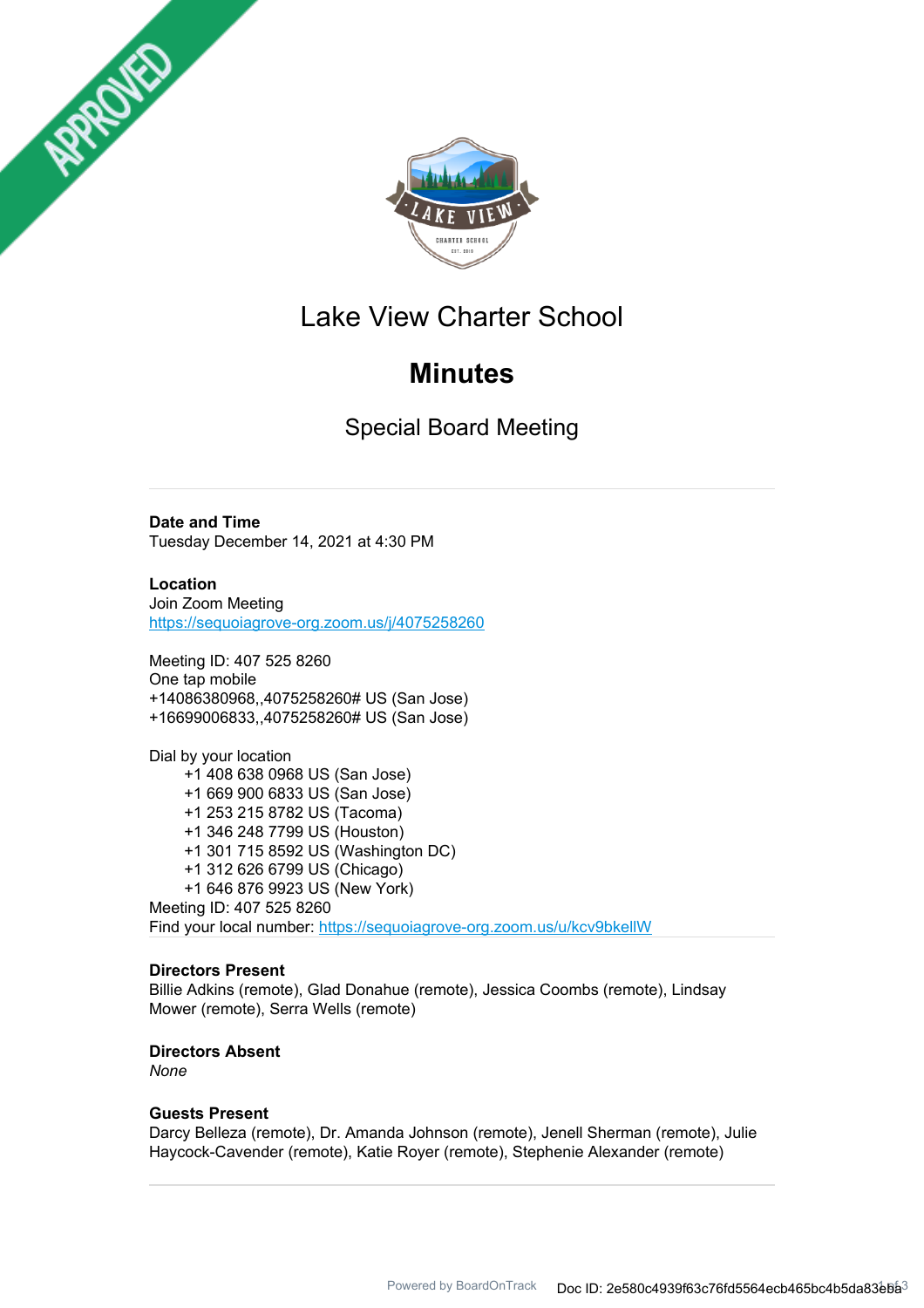#### **I. Opening Items**

#### **A. Record Attendance**

#### **B. Continue Meeting Virtually Per AB 361 Report of Findings**

Serra Wells made a motion to Continue Meeting Virtually per AB361 Repot of Findings. Billie Adkins seconded the motion. The board **VOTED** unanimously to approve the motion.

#### **C. Call the Meeting to Order**

Lindsay Mower called a meeting of the board of directors of Lake View Charter School to order on Tuesday Dec 14, 2021 at 4:33 PM.

#### **D. Approval of the Agenda**

Lindsay Mower made a motion to approve the Agenda. Glad Donahue seconded the motion. The board **VOTED** unanimously to approve the motion.

#### **E. Public Comments**

No Public Comments.

#### **F. Closed Session**

Billie Adkins made a motion to go into Closed Session at 4:37 PM. Glad Donahue seconded the motion. Glad Donahue made a motion to come out of Closed Session. Serra Wells seconded the motion. The Board voted unanimously on this item. The board **VOTED** unanimously to approve the motion.

#### **G. Announcement of Any Action Taken During Closed Session**

Lindsay Mower announced that no action was taken during Closed Session.

#### **II. Finances**

#### **A. Educator Effectiveness Grant**

Lindsay Mower made a motion to approve the Educator Effectiveness Grant. Serra Wells seconded the motion. Dr. Amanda Johnson presented the Educator Effectiveness Grant. The board **VOTED** unanimously to approve the motion.

#### **III. Closing Items**

#### **A. Board of Director's Comments & Requests**

No comments or requests from the Board.

#### **B. Announcement of Next Regular Scheduled Board Meeting**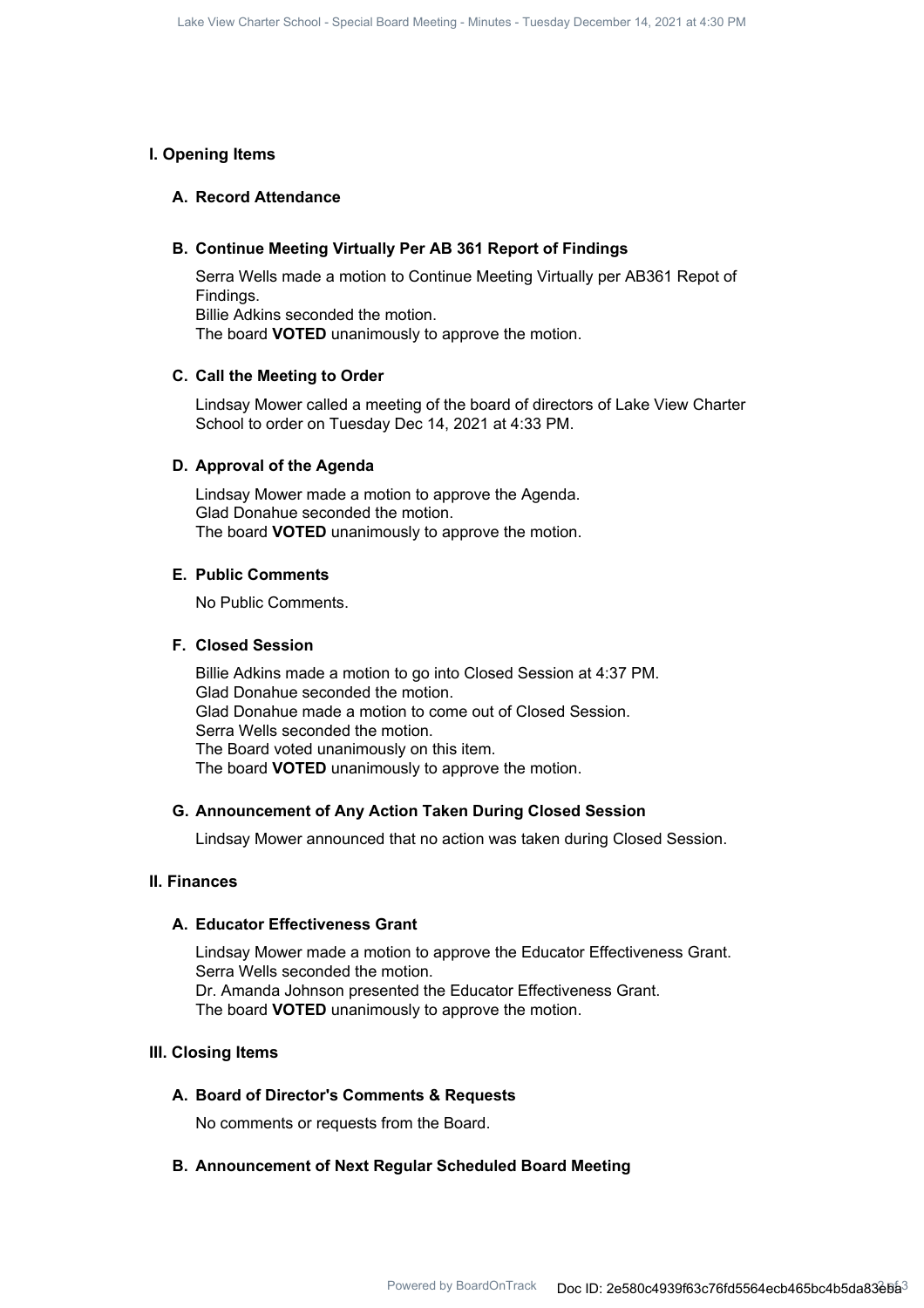Lindsay Mower announced the Next Regular Scheduled Board Meeting is January 19, 2022 at 4:30 PM.

#### **C. Adjourn Meeting**

Billie Adkins made a motion to adjourn the Meeting. Lindsay Mower seconded the motion. The board **VOTED** unanimously to approve the motion. There being no further business to be transacted, and upon motion duly made, seconded and approved, the meeting was adjourned at 5:17 PM.

Respectfully Submitted, Lindsay Mower

Prepared by: Katie Royer

Noted by:

Billie adkins

Board Secretary

Public Comment Rules: Members of the public may address the Board on agenda or non-agenda items through the teleconference platform, Zoom. Zoom does not require the members of the public to have an account or login. Please either utilize the chat option to communicate to the administrative team of your desire to address the Board or simply communicate orally your desire to address the Board when the Board asks for public comments. Speakers may be called in the order requests are received. Comments are limited to 2 minutes each, with no more than 15 minutes per single topic. If a member of the public utilizes a translator to address the Board, those individuals are allotted 4 minutes each. If the Board utilizes simultaneous translation equipment in a manner that allows the Board to hear the translated public testimony simultaneously, those individuals are allotted 2 minutes each. By law, the Board is allowed to take action only on items on the agenda. The Board may, at its discretion, refer a matter to school staff or calendar the issue for future discussion.

Note: The Governing Board encourages those with disabilities to participate fully in the public meeting process. If you need a disability-related modification or accommodation, including auxiliary aids or services, to participate in the public meeting, please contact the Governing Board Office at (530) 927-5137 at least 48 hours before the scheduled board meeting so every reasonable effort can be made to accommodate you. (Government Code § 54954.2; Americans with Disabilities Act of 1990, § 202 (42 U.S.C. § 12132)).